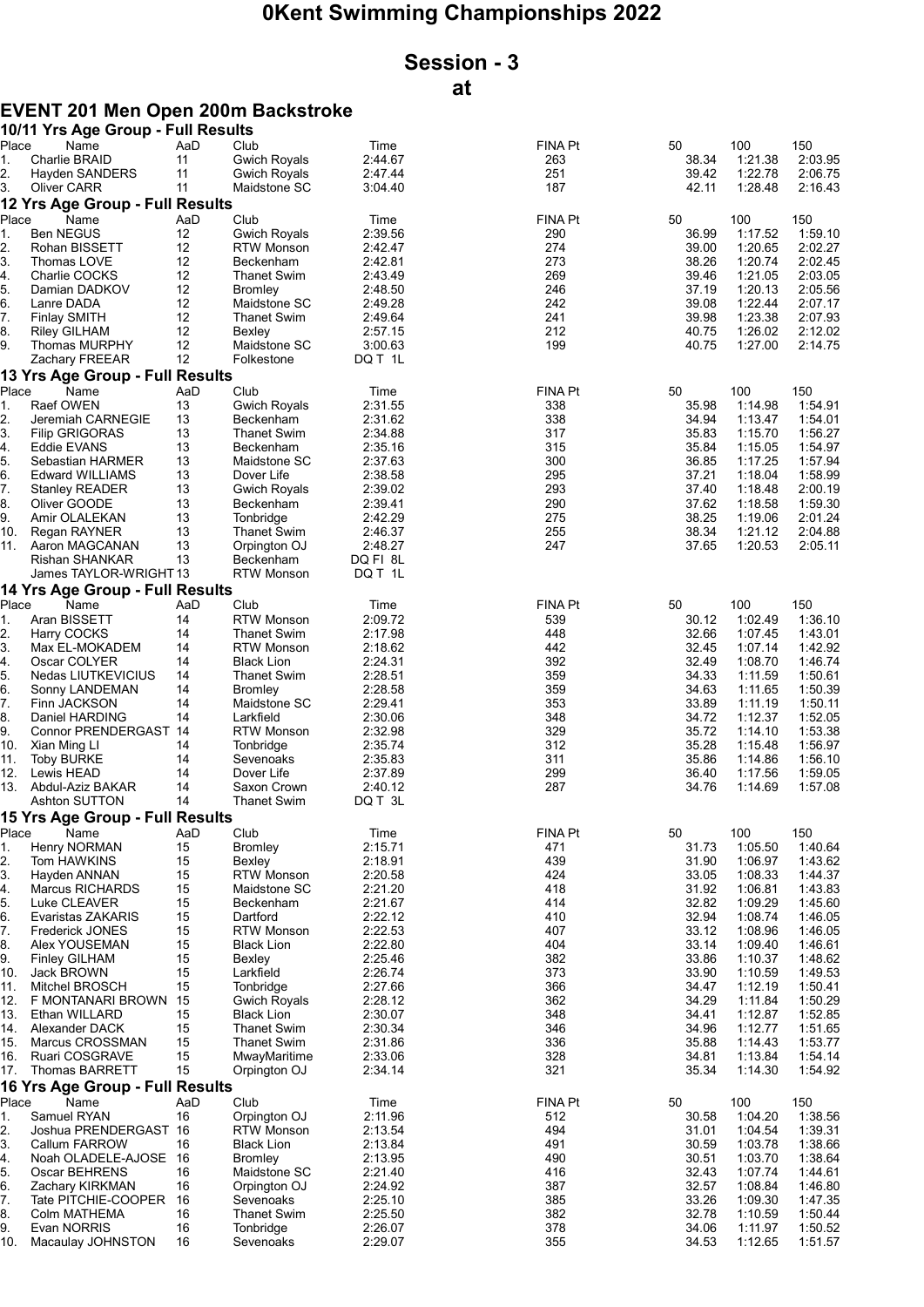|                                 | 17 Yrs/Over Age Group - Full Results                |           |                                       |                    |                       |                |                    |                    |  |
|---------------------------------|-----------------------------------------------------|-----------|---------------------------------------|--------------------|-----------------------|----------------|--------------------|--------------------|--|
| Place<br>1.                     | Name<br><b>Archie HAWKINS</b>                       | AaD<br>17 | Club<br><b>Thanet Swim</b>            | Time<br>2:06.39    | <b>FINA Pt</b><br>583 | 50<br>29.87    | 100<br>1:01.98     | 150<br>1:34.57     |  |
| 2.                              | James CLEAVER                                       | 17        | Beckenham                             | 2:06.70            | 579                   | 29.40          | 1:01.98            | 1:34.94            |  |
| З.                              | Luca MCAVOY                                         | 18        | <b>Thanet Swim</b>                    | 2:06.95            | 576                   | 29.81          | 1:02.03            | 1:34.79            |  |
| 4.                              | Oliver POPE                                         | 17        | <b>Thanet Swim</b>                    | 2:07.16            | 573                   | 30.25          | 1:02.65            | 1:35.40            |  |
| 5.<br>6.                        | David ALLEN<br>Matthew ROGERS                       | 17<br>22  | Sevenoaks<br><b>Bromley</b>           | 2:08.52<br>2:10.37 | 555<br>531            | 30.86<br>30.49 | 1:03.11<br>1:02.96 | 1:35.88<br>1:36.76 |  |
| 7.                              | George WISE                                         | 19        | Dartford                              | 2:12.12            | 511                   | 31.14          | 1:04.60            | 1:38.79            |  |
| 8.                              | George BASTER                                       | 17        | Maidstone SC                          | 2:12.81            | 503                   | 30.16          | 1:03.52            | 1:38.26            |  |
| 9.                              | Albert BRANCH                                       | 17        | Sevenoaks                             | 2:12.90            | 502                   | 31.14          | 1:04.55            | 1:38.74            |  |
| 10.<br>11.                      | <b>Andrew GORE</b><br><b>Ben MILLINGTON</b>         | 17<br>18  | Larkfield<br><b>Thanet Swim</b>       | 2:13.83<br>2:13.87 | 491<br>491            | 30.70<br>30.84 | 1:05.01<br>1:04.31 | 1:40.69<br>1:39.04 |  |
| 12.                             | Caiden HIBBERT                                      | 17        | Sevenoaks                             | 2:17.40            | 454                   | 30.71          | 1:04.45            | 1:40.32            |  |
| 13.                             | <b>Harvey MAUNDERS</b>                              | 18        | <b>Gwich Royals</b>                   | 2:19.59            | 433                   | 32.17          | 1:07.12            | 1:43.37            |  |
| 14.                             | <b>Jamie TUNSLEY</b>                                | 18        | Bexley                                | 2:21.57            | 415                   | 31.70          | 1:06.54            | 1:43.68            |  |
| 15.                             | <b>Oliver MORSE</b>                                 | 18        | Bexley                                | 2:21.86            | 412                   | 32.10          | 1:07.88            | 1:45.80            |  |
| 16.<br>17.                      | Edward DILL-RUSSELL<br><b>Nathaniel TURNER</b>      | 18<br>17  | Dover Life<br>Dover Life              | 2:21.92<br>2:25.28 | 412<br>384            | 32.56<br>32.82 | 1:08.46<br>1:09.02 | 1:46.01<br>1:47.03 |  |
| 18.                             | <b>Edward GASTON</b>                                | 19        | Maidstone SC                          | 2:31.14            | 341                   | 33.18          | 1:10.85            | 1:51.02            |  |
|                                 | EVENT 202 Women Open 200m Breaststroke              |           |                                       |                    |                       |                |                    |                    |  |
|                                 | 10/11 Yrs Age Group - Full Results                  |           |                                       |                    |                       |                |                    |                    |  |
| Place                           | Name                                                | AaD       | Club                                  | Time               | <b>FINA Pt</b>        | 50             | 100                | 150                |  |
| 1.<br>2.                        | Olivia QUILLER<br>Maya CROMPTON                     | 11<br>11  | Maidstone SC<br><b>Thanet Swim</b>    | 3:09.33<br>3:21.49 | 359<br>297            | 42.94<br>46.64 | 1:32.37<br>1:38.33 | 2:22.28<br>2:31.33 |  |
| 3.                              | Jessica EVANS                                       | 11        | Tonbridge                             | 3:23.22            | 290                   | 46.80          | 1:38.09            | 2:32.05            |  |
| 4.                              | Lola BOURNER                                        | 11        | <b>Black Lion</b>                     | 3:27.06            | 274                   | 47.45          | 1:39.93            | 2:33.76            |  |
| 5.                              | Sum Yau TSE                                         | 11        | Tonbridge                             | 3:30.59            | 260                   | 48.95          | 1:43.46            | 2:38.77            |  |
| 6.                              | Rosie HOLLANDS                                      | 11        | Folkestone                            | 3:31.16            | 258                   | 45.72          | 1:42.45            | 2:37.95            |  |
| 7.<br>8.                        | A CHARLESWORTH<br>Katie MILLAR                      | 11<br>11  | <b>Bromley</b><br><b>Bromley</b>      | 3:38.38<br>3:39.73 | 233<br>229            | 49.84<br>51.54 | 1:45.46<br>1:47.38 | 2:42.64<br>2:45.35 |  |
| 9.                              | <b>Isabelle MAY</b>                                 | 11        | Maidstone SC                          | 3:44.74            | 214                   | 51.37          | 1:47.51            | 2:46.68            |  |
|                                 | 12 Yrs Age Group - Full Results                     |           |                                       |                    |                       |                |                    |                    |  |
| Place                           | Name                                                | AaD       | Club                                  | Time               | <b>FINA Pt</b>        | 50             | 100                | 150                |  |
| 1.                              | Harriet GRIFFITHS                                   | 12        | <b>RTW Monson</b>                     | 3:03.70            | 393<br>388            | 40.86          | 1:28.30            | 2:16.22            |  |
| 2.<br>3.                        | Josephine LAWN<br>Lowri WILLIAMS                    | 12<br>12  | <b>Bromley</b><br>Sevenoaks           | 3:04.43<br>3:07.75 | 368                   | 40.67<br>44.18 | 1:29.77<br>1:31.10 | 2:17.69<br>2:20.80 |  |
| 4.                              | Ruby HALL                                           | 12        | White Oak                             | 3:07.78            | 368                   | 42.38          | 1:31.46            | 2:21.64            |  |
| 5.                              | Emilia NARKEVIC                                     | 12        | Maidstone SC                          | 3:09.83            | 356                   | 43.35          | 1:30.95            | 2:20.71            |  |
| 6.                              | Amelia ASHTON                                       | 12        | Sevenoaks                             | 3:09.94            | 355                   | 44.63          | 1:33.67            | 2:23.53            |  |
| 7.<br>8.                        | <b>Florence MORRISS</b><br>Emma WHIFFIN             | 12<br>12  | <b>Thanet Swim</b><br>Bexley          | 3:11.51<br>3:11.84 | 346<br>345            | 44.03<br>43.44 | 1:33.10<br>1:32.94 | 2:22.94<br>2:23.67 |  |
| 9.                              | Kobisha MAHENDRAKUMAR                               |           | <b>Bromley</b>                        | 3:13.18            | 338                   | 45.33          | 1:34.31            | 2:24.38            |  |
| 10.                             | Imogen GAMBRILL                                     | 12        | White Oak                             | 3:13.46            | 336                   | 44.40          | 1:33.55            | 2:24.11            |  |
| 11.                             | Olivia COOLEY                                       | 12        | Maidstone SC                          | 3:13.96            | 333                   | 45.94          | 1:36.01            | 2:25.95            |  |
| 12.                             | Verena PAULING<br>13 Yrs Age Group - Full Results   | 12        | Tonbridge                             | 3:22.10            | 295                   | 45.20          | 1:35.58            | 2:28.54            |  |
| Place                           | Name                                                | AaD       | Club                                  | Time               | <b>FINA Pt</b>        | 50             | 100                | 150                |  |
| 1.                              | Abigail SMILEY                                      | 13        | <b>RTW Monson</b>                     | 2:48.13            | 512                   | 37.96          | 1:19.48            | 2:03.74            |  |
| 2.                              | Imogen MYLES                                        | 13        | Sevenoaks                             | 2:49.54            | 500                   | 37.84          | 1:21.10            | 2:05.11            |  |
| 3.                              | Cara NEAL                                           | 13        | Sevenoaks                             | 2:55.43            | 451<br>441            | 40.82          | 1:25.84            | 2:12.04            |  |
| 4.<br>5.                        | Mia HUGHES<br>Veronique CROZET                      | 13<br>13  | <b>Bromley</b><br><b>Gwich Royals</b> | 2:56.70<br>2:59.91 | 418                   | 40.11<br>40.33 | 1:25.46<br>1:24.33 | 2:12.53<br>2:12.64 |  |
| 6.                              | Arianne IVANOVA                                     | 13        | <b>Thanet Swim</b>                    | 3:00.82            | 412                   | 42.16          | 1:28.28            | 2:15.35            |  |
| 7.                              | Poppy TAYLOR                                        | 13        | <b>Thanet Swim</b>                    | 3:00.90            | 411                   | 42.69          | 1:28.75            | 2:15.58            |  |
| 8.                              | Lilly DELLER                                        | 13        | Dartford                              | 3:02.92            | 398                   | 42.21          | 1:29.42            | 2:17.56            |  |
| 9.<br>10.                       | Calli RAMSAY<br>Jessica SHIU                        | 13<br>13  | Maidstone SC<br>Beckenham             | 3:03.48<br>3:05.44 | 394<br>382            | 41.84<br>42.34 | 1:28.15<br>1:30.53 | 2:17.27<br>2:20.42 |  |
| 11.                             | Martha WARNER                                       | 13        | <b>Bromley</b>                        | 3:08.99            | 361                   | 44.34          | 1:32.14            | 2:20.97            |  |
| 12.                             | Marie CHARLESWORTH 13                               |           | <b>Bromley</b>                        | 3:10.92            | 350                   | 45.12          | 1:34.37            | 2:24.54            |  |
| 13.                             | Abigail FOSH                                        | 13        | Bexley                                | 3:14.45            | 331                   | 44.66          | 1:33.85            | 2:25.13            |  |
| 14.                             | Nicola MUSZALSKA<br>14 Yrs Age Group - Full Results | 13        | Gravesend                             | 3:21.54            | 297                   | 45.04          | 1:37.21            | 2:30.03            |  |
| Place                           | Name                                                | AaD       | Club                                  | Time               | FINA Pt               | 50             | 100                | 150                |  |
| 1.                              | Emilia OLIVER                                       | 14        | <b>RTW Monson</b>                     | 2:43.25            | 560                   | 37.03          | 1:18.57            | 2:00.91            |  |
| 2.                              | Charlotte FIELD                                     | 14        | Orpington OJ                          | 2:48.78            | 506                   | 37.60          | 1:19.34            | 2:03.76            |  |
| 3.                              | Heidi WALKIN<br>Olivia DUNN                         | 14<br>14  | <b>Thanet Swim</b>                    | 2:55.64<br>2:56.05 | 449<br>446            | 40.53<br>39.58 | 1:25.06<br>1:24.72 | 2:11.65<br>2:11.16 |  |
| 4.<br>5.                        | Athena CROMPTON                                     | 14        | Beckenham<br><b>Thanet Swim</b>       | 2:56.14            | 445                   | 39.72          | 1:24.42            | 2:10.96            |  |
| 6.                              | Jemima TOPPING                                      | 14        | <b>Thanet Swim</b>                    | 2:56.52            | 443                   | 39.44          | 1:24.23            | 2:10.17            |  |
| 7.                              | I NIGHTINGALE-ELLIS                                 | 14        | <b>RTW Monson</b>                     | 2:57.50            | 435                   | 41.79          | 1:27.18            | 2:12.51            |  |
| 8.                              | Niamh MCLAUGHLIN                                    | 14        | <b>Thanet Swim</b>                    | 2:57.51            | 435                   | 40.60          | 1:27.38            | 2:12.77            |  |
| 9.<br>10.                       | <b>Willow KIENLEN</b><br>Ellie ROGERS               | 14<br>14  | Tonbridge<br>Tonbridge                | 2:58.77<br>2:59.08 | 426<br>424            | 42.55<br>41.27 | 1:28.80<br>1:28.11 | 2:13.59<br>2:15.90 |  |
| 11.                             | Jessica EVERETT                                     | 14        | <b>Gwich Royals</b>                   | 2:59.52            | 421                   | 41.07          | 1:26.61            | 2:13.02            |  |
| 12.                             | Delyth TRIGGER                                      | 14        | <b>Bromley</b>                        | 2:59.60            | 420                   | 40.07          | 1:25.34            | 2:13.06            |  |
| 13.                             | Louisa POLLARD                                      | 14        | Folkestone                            | 2:59.77            | 419                   | 40.86          | 1:25.80            | 2:13.31            |  |
| 14.<br>15.                      | Danielle LEGGE<br>Amelia JAMES                      | 14<br>14  | <b>Black Lion</b><br>Maidstone SC     | 3:03.23<br>3:06.58 | 396<br>375            | 41.06<br>42.75 | 1:26.61<br>1:30.96 | 2:15.56<br>2:19.13 |  |
|                                 | Kayla DALY VALVERDE 14                              |           | Herne Bay                             | <b>DNC</b>         |                       |                |                    |                    |  |
| 15 Yrs Age Group - Full Results |                                                     |           |                                       |                    |                       |                |                    |                    |  |
| Place                           | Name                                                | AaD       | Club<br>Maidstone SC                  | Time               | FINA Pt               | 50             | 100                | 150<br>2:04.78     |  |
| 1.<br>2.                        | Evie SMITH<br>Annie SANDERS                         | 15<br>15  | <b>Gwich Royals</b>                   | 2:49.20<br>2:50.77 | 503<br>489            | 37.44<br>38.82 | 1:20.14<br>1:23.34 | 2:08.38            |  |
| 3.                              | Amelia TOVEY                                        | 15        | Sevenoaks                             | 2:53.28            | 468                   | 38.91          | 1:22.79            | 2:08.92            |  |
|                                 | Natasha GREER                                       | 15        | <b>Gwich Royals</b>                   | 2:53.58            | 465                   | 39.23          | 1:23.12            | 2:09.69            |  |
| 4.                              |                                                     |           |                                       |                    |                       |                |                    |                    |  |
| 5.                              | Isobelle DILL-RUSSELL 15                            |           | Dover Life                            | 2:55.36            | 451                   | 39.86          | 1:24.86            | 2:11.06            |  |
| 6.                              | Danielle VAN DER MERWE5                             |           | Sevenoaks                             | 2:56.27            | 444                   | 41.13          | 1:26.27            | 2:11.78            |  |
| 7.<br>8.                        | Fern GRAY<br>Louise TAYLOR                          | 15<br>15  | Sevenoaks<br>Beckenham                | 2:59.37<br>3:03.56 | 422<br>394            | 40.52<br>40.02 | 1:27.07<br>1:26.34 | 2:14.39<br>2:14.61 |  |